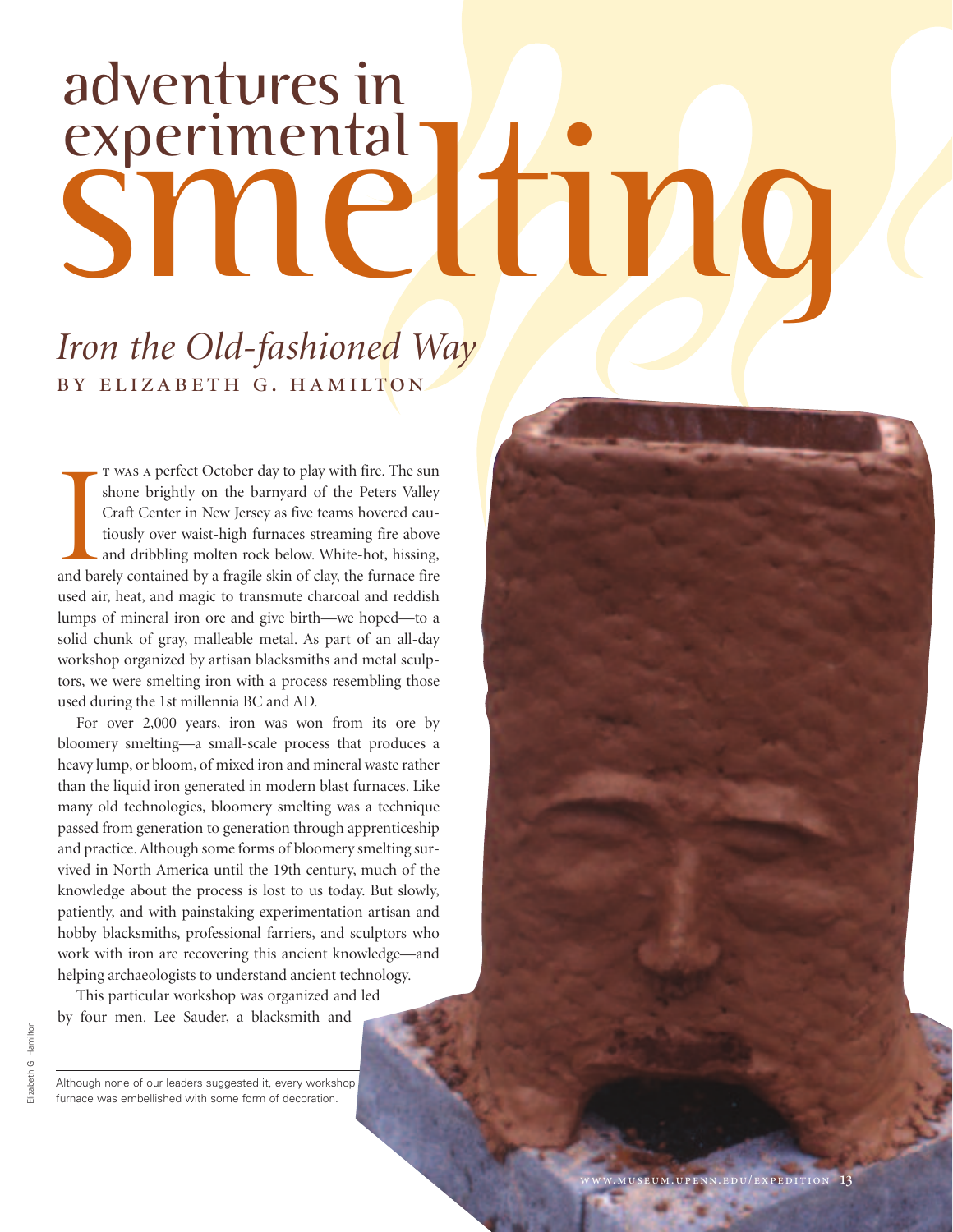

In front of a demonstration furnace Lee Sauder (cowboy hat) and Michael McCarthy (knit cap) explain some of the physics of smelting to workshop participants.

metal sculptor from Virginia, and his smelting partner Skip Williams have been smelting since 1998. Why did they start playing around with this little-known and obsolete process?

"Kill what you eat," says Sauder. "Anyone who eats meat, you should kill once to find out what you are partaking of." Before Sauder started producing his own iron, all of his sculpture and artisan work had been done with industrially made iron with predictable properties. But after reading about traditional African bloomery smelting, he wanted to create his own raw material to really know what he was working with. His first attempt with Williams, however, was a dismal failure.

"Once we found out how difficult it was, it became a challenge," says Williams.

After considerable trial and error, Williams and Sauder managed to produce some usable iron and this new material's sculptural possibilities fascinated Sauder. "It's like working with an organic material," he explains, "something harvested from the earth." Looking at a crack in the half-forged piece of iron before him, he notes, "You can't fix that; you can only work around it. It's made the decision."

Michael McCarthy, the head blacksmith and metal sculptor at the Farmers' Museum in Cooperstown, New York, and a fellow workshop organizer agrees. "This stuff," says McCarthy, "it's an equal partner in the work."

The final workshop organizer, however, had a different motivation. In 2001, Darrell Markewitz, an artisan blacksmith, was asked by the curators of the L'Anse aux Meadows museum in Newfoundland, Canada, to reproduce the iron smelting and smithing techniques used by the Vikings there around AD 1000. But working with what the archaeologists said had happened, his attempt was a complete failureclearly the archaeologists had gotten it wrong. This sparked his interest and he soon joined Sauder, Williams, and McCarthy to form an experimental group. "I'm interested in

how the finished forms relate to the material culture of the Viking Age," remarks Markewitz. "They had a much different relationship to metal objects than we do."

### SMELTING IRON IS NOT EASY

Although it is so taken for granted it is almost invisible, iron is the foundation of our civilization's technology. For nearly 3,000 years, iron has been the preferred material for all kinds of tools and equipment. Abundant and easily worked, welded, and cast when hot, it is capable of almost infinite gradations of hardness, tensile strength, and corrosion resistance.

Yet despite its ubiquity, producing iron from ore—a mixture of metal, silica, and other minerals—has never been easy. For instance, while good evidence indicates that copper smelting and the production of tin-copper alloys (bronze) was invented independently in several parts of the Old and New Worlds, it is still not clear where iron smelting first appeared. All we know is that occasional small artifacts of both naturally occurring meteoritic iron and smelted iron appear at sites in Southwest Asia (Anatolia and Mesopotamia) and Northeast Africa (Egypt) during the 3rd millennium BC and that documentary evidence from the Late Bronze Age (*ca.* 1250 BC)



This generalized low-shaft furnace shows how hot gases rise and preheat the ore/charcoal charge. Oxidation takes place where the hot air and charge meet. During the smelt, the slag can be tapped to drain out, but to remove the bloom the furnace wall must be broken (adapted from p. 29 of William Rostoker and Bennet Bronson. *Pre-industrial Iron: Its Technology and Ethnology*. Philadelphia, PA: Archaeomaterials, 1990).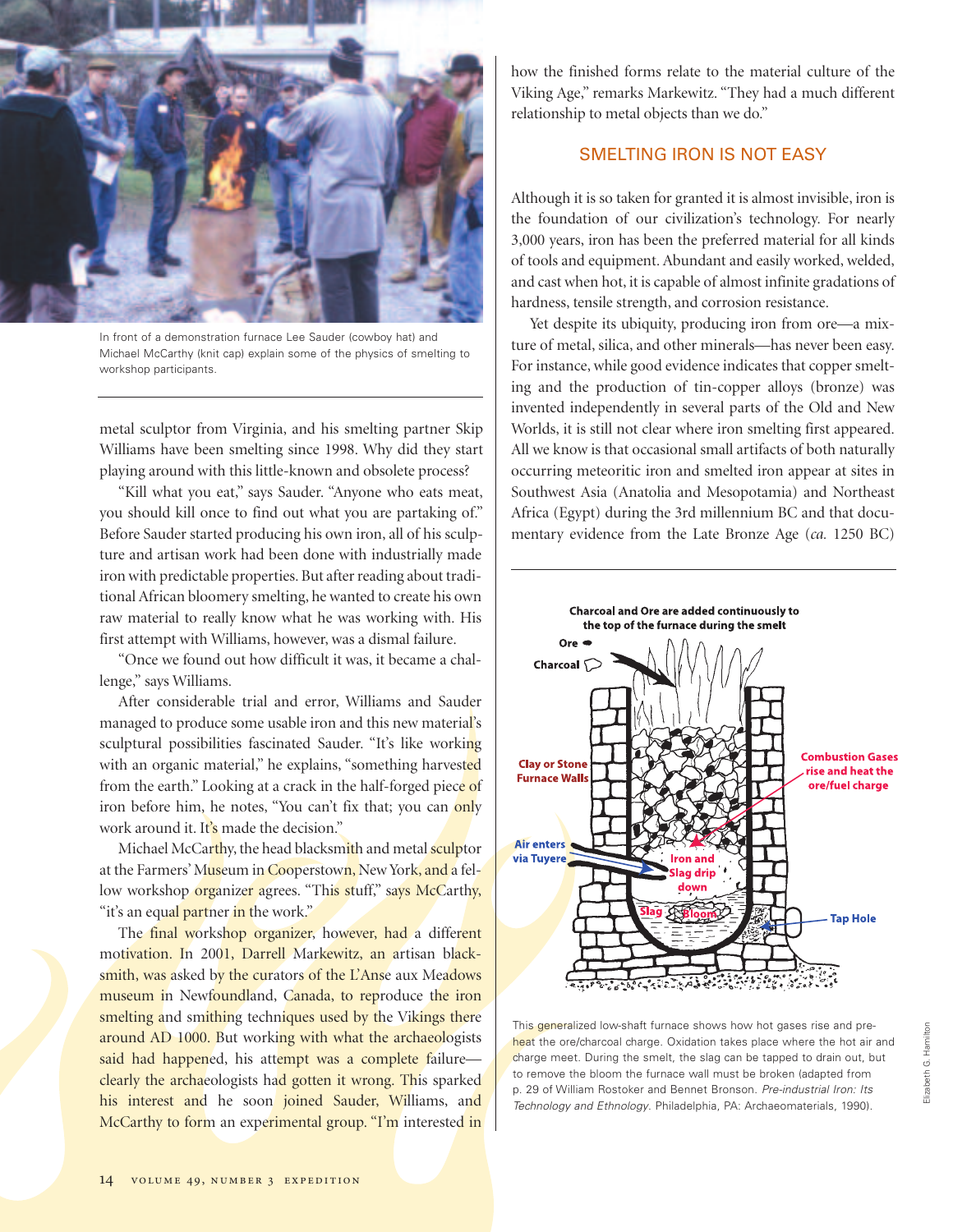describes the deliberate production of iron by the Hittites of northern Anatolia (modern Turkey) and a trade in iron between sites in Assyria (northern Mesopotamia) and Egypt. Later, during the 1st millennium BC, iron smelting seems to have spread east from these areas to India and China and west to Europe and North Africa. Although some archaeologists would dispute this, no convincing evidence yet exists to indicate that iron smelting was invented independently outside of the Middle East.

So what is so difficult about smelting iron? The ideal temperature for smelting iron is between 1100°C and 1400°C—much higher than required to smelt any other metal known in antiquity (e.g. copper can be smelted at temperatures below its melting point of 1083°C). While these temperatures will not melt iron—which melts at 1540°C—they *will* melt the non-metallic minerals (especially silica) found in iron ore, allowing them to drip away in the form of slag from the solid iron in a furnace.

During the smelting process, the furnace is heated by burning charcoal, a fuel which generates an internal furnace atmosphere rich in carbon monoxide that produces two side effects. First, the carbon monoxide helps facilitate the smelting process by providing molecules to which the oxygen found in the iron ore can bond and escape as a gas into the atmosphere, leaving behind the solid iron. Second, carbon left behind during the smelt diffuses into the iron (in a process called carburization) and affects the nature of the resulting metal. For example, the more carbon contained in the iron, the lower its melting temperature and the harder and more brittle it will be. Depending on many variables, such as the ratio of charcoal to ore and the rate of air entering the furnace, bloomery furnaces can actually produce different types of iron, such as cast iron (over 2% carbon), steel (between 0.2% and 2% carbon), wrought iron (less than 0.2% C), or an unworkable mixed lump of all three.

At the end of a successful smelt, the furnace should produce a bloom—a mass of slag, iron, and unsmelted ore—that looks like a giant black sponge, but this does not always happen. If the original ore quality was too poor, or the fuel ratios, temperatures, slag composition, or carbon dioxide-to-carbon monoxide ratio were wrong, the end result might not be a single bloom but, rather, numerous unconsolidated chunks of iron dissolved uselessly in slag. And even if a good bloom is created, this is not the end. To produce useable metal, the bloom must be hammered while at a yellow heat to squeeze out the slag and consolidate the iron—hence the legendary blacksmith muscles! And this hammering can be very difficult or even impossible if the proportion of carburized iron (cast iron or steel) is too high. In short, compared to copper smelting, iron production requires richer ores, larger fuel supplies, closer controls over furnace air supplies and composition, and a great deal more post-smelting work before anything that even looks like a metal is produced.



To help insulate our furnace, the author (left) helped smear a concoction of insulated clay over it.

#### PREPARINGTHE SMELT

Our smelting team consisted of four workshop participants, plus Skip Williams as our leader. The first step was making the furnace. In antiquity most furnaces had a superstructure of thick clay with a hole at the top for pouring in ore and charcoal. Instead of building our own furnace out of clay, we used a twofoot tall rectangular ceramic chimney flue whose size, if not shape, generally matched the dimensions of small Roman period smelting furnaces, to serve as our furnace. Using a hole saw with carbide bits and considerable care, we punched two holes in the flue—a tap hole at the base to allow molten slag to run out and another hole farther up the flue to accommodate the *tuyere*, pronounced "twee-er." This cylindrical tube (ours was hammered copper, but most in antiquity were ceramic) would allow us to pump air into the furnace to feed the fire.

The flues are pretty good insulators, but tend to crack when heated for a long time. To fix this, we mixed sieved clay with cellulose insulation and water and then smeared an inch-thick layer of this insulated clay all over the flue. Next, we wrapped chicken wire tightly around the furnace and smeared more clay over the wire until it was almost completely covered. We then arranged four concrete slabs on the ground, leaving a hole in the middle of them in which to place fine charcoal. This served as a plinth upon which we put our furnace. To dry our furnace, we dropped in thin sticks of wood and burned them for about an hour until the furnace's exterior looked like it had psoriasis. During this time, we also prepared the raw materials for the smelt.

Smelting starts with ore, and as iron is one of the most common elements on earth, many different kinds of iron ore are available, such as hematite, limonite, goethite, magnetite, and bog iron ore. The goethite ore we used was originally mined inVirginia in 1827 by a mining company that had gone bankrupt. Because its land reverted to the state and eventually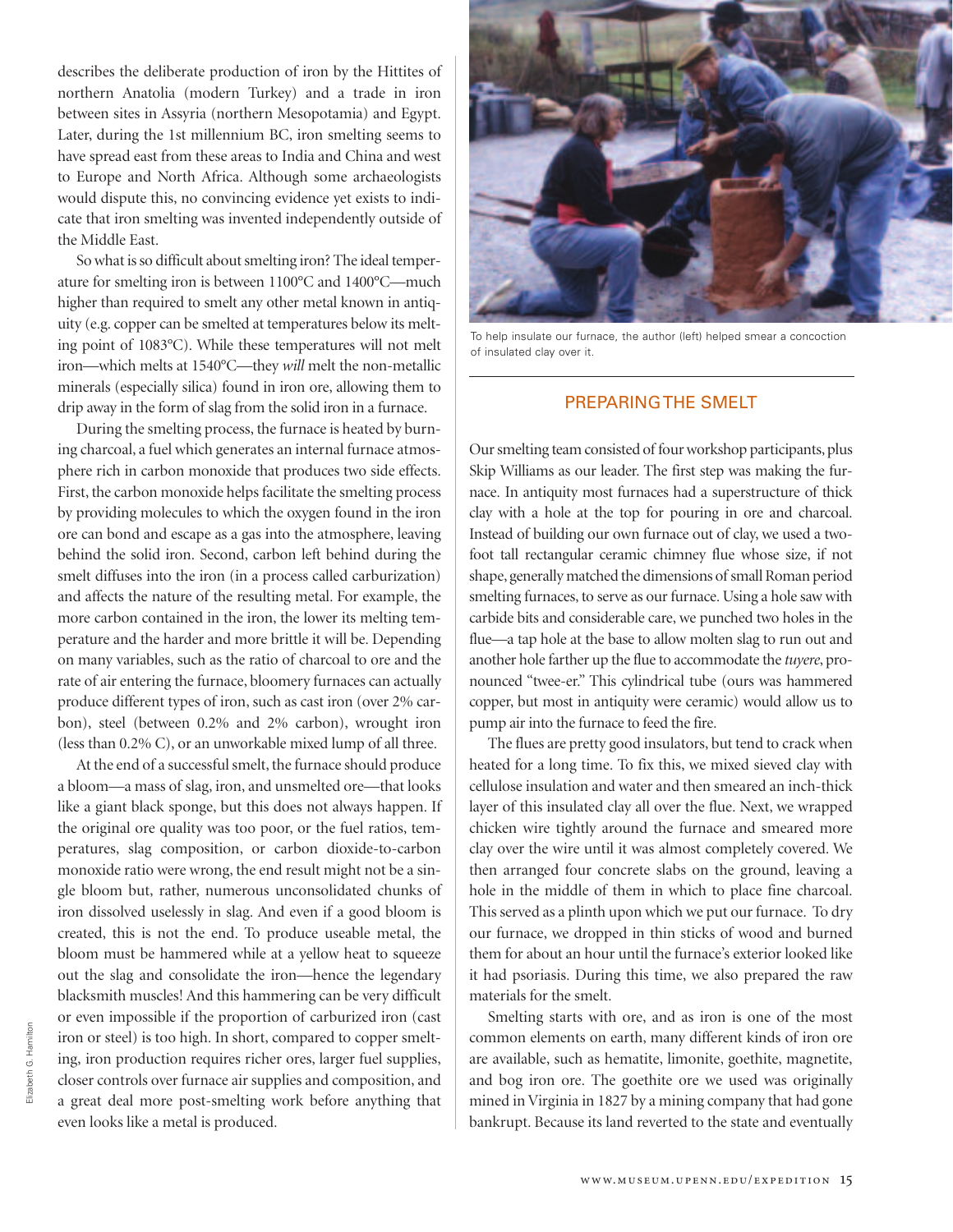

Before smelting can begin, the ore needs to be broken up into fragments about the size of half a pea.

to the state park system, the mined ore was left in piles on the surface, free for the taking for those who had permits from the park system.

Before the workshop, the organizers had roasted the orestones in a wood fire in order to drive off any water and increase the friability of the rocks. While our furnaces dried, our job was to break down these ore-stones using hammers or heavy weights. The goal was half-pea-sized fragments. Each team needed about 65 pounds of ore for its smelt, a tedious and back-breaking amount of pounding.

At the same time, we also had to break up 200 pounds of charcoal into walnut-sized bits using soft mallets and graduated screens.Although we used commercially made charcoal during the workshop (not briquettes!), the organizers often use charcoal they themselves have made. Smashing the charcoal, while satisfying, was profoundly filthy, and I have no idea how my teammates' faces stayed so clean when I looked like a raccoon.

#### FROMTHE FIERY FURNACE

Finally, with our furnaces hot from the preheating fire at the bottom, we were ready to smelt. We stuck the tuyere in the side hole, turned on the electric blower that would supply a constant stream of air to fuel the burn, and fed the furnace from above with charcoal.

I had to ask the obvious question: How could a smelt with air supply powered by an electric motor possibly compare to early smelts that used bellows? Skip Williams had an answer. Depending on the design, non-electric bellows are perfectly capable of supplying a steady, strong supply of air. To test this, all four workshop organizers had conducted many smelts with various types of hand-powered bellows. Depending on the

# archaeology experimental

The workshop organizers have been doing a form of experimental archaeology—the study, through the control of relevant variables in an artificial system, of the processes whereby material objects, ranging from sites and buildings to artifacts and bodies, are produced, used, discarded, and allowed to decay, with the aim of generating analogies to be used in archaeological interpretation. Experimental archaeology includes "living history" museums designed for public education, the making and use of stone and metal replica tools, the creation of buildings using authentic techniques and materials in order to understand labor requirements and material constraints, and the deliberate creation of structures that are subsequently destroyed or allowed to decay to discover their archaeological imprint. The core of the approach, however, is that something in the archaeological record—an artifact, a manufacturing process, a site—is replicated.

While many hobbyists have tried to reproduce specific artifacts such as arrowheads, to be useful for archaeological interpretation, the experiment (like experiments in any science) must follow certain rules. First, the question must be made explicit. Next, the experimenter needs to know all the variables that would affect the process, and then control as many independent variables as possible in order to see the effect of changes in the dependent variables.

To make iron, such variables as ore type, charcoal type and quantity, furnace shape and material, air flow rate, and the smelt time need to be controlled and standardized. The experiment needs to be performed repeatedly under the same conditions, and other experiments should alter important variables. The results should be quantified and analyzed, and the experimenter must realize that just because the process makes a product like one found on an archaeological site, it does not mean that this process was the one used in the past. All the experimenter is really doing is eliminating alternate possibilities.

Sauder, Williams, Markewitz, and McCarthy's work is experimental archaeology because they are trying to determine the operational principles of an archaeologically known process—bloomery smelting. Except for Markewitz's work in Ontario, they are not trying to fit their results to a particular archaeological location or culture, but rather are isolating principles and practices that can be used in interpreting bloomery smelting remains in any part of the world. They are trying to recreate not only the scientific knowledge of the many ways bloomery smelting can be done, but also to recapture the unquantifiable, non-verbal know-how of the process.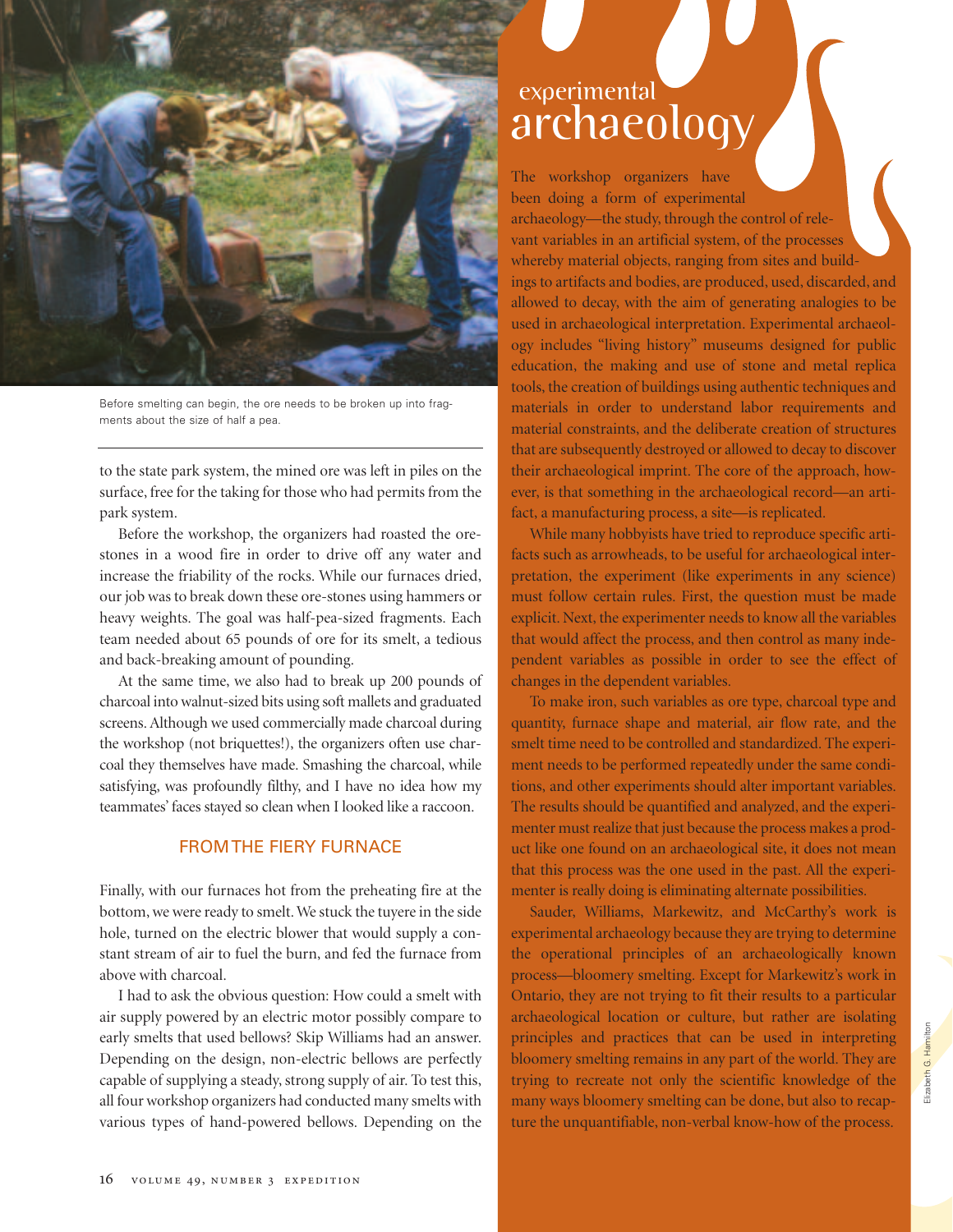

With the air blower on, the furnace roars into action. Here, Darrell Markewitz demonstrates how to smooth out the top of the ore-charcoal charge.

bellows design, the hand-powered bellows have produced air flows broadly comparable to the motorized blowers. As a result, using motorized blowers was a good way to save labor while not affecting the resulting smelt. Through trial and error, they learned that the right air flow in this furnace setup is when 12 kg of charcoal are consumed per hour.

After the charcoal had burned for about an hour to preheat the furnace, it was time to add the ore. We began with a ritual of sympathetic magic, dropping hot peppers into the furnace. We then dribbled ore on top of the burning charcoal using small long-handled shovels. As the furnace consumed the ore and charcoal and the internal mass settled, we added more ore and charcoal. This was done with careful timing, using a ratio of two pounds of ore to four pounds of charcoal every ten minutes, increasing to equal measures of ore and charcoal as the furnace built up heat. If the rate of air entering the furnace was right, the time it took to burn the ore-charcoal charge would remain constant and the smelt would proceed as it should. This went on for about five hours, until we had used all our ore.

Periodically, Skip would nudge open the brick blocking the tap hole and assess the slag coming out. Midway through our smelt, a slow, thick slag began leaking out of the bottom of the furnace. When it solidified, it was very light and cindery—a bad sign. Good slag runs thin and easily, and when it solidifies, it is heavy and iron-rich and is therefore often dumped back into the furnace for further smelting.

What should we do? Was the smelt ruined? Skip wondered unhappily if we should start over, an idea that appealed to no one. After consulting with the other organizers, he decided to continue the smelt and see if the process healed itself. Much to our relief, it did.

After we had emptied our ore container, we let the furnace burn down for an hour, all the while examining the roaring white-yellow-hot interior, where dripping slag and metal could be seen through the unplugged tuyere. Using a long steel rod, we poked the mass inside through the tap hole. Yes! We had a solid, massive bloom.



Slag and charcoal surround the furnace, toppled over so the bloom can be removed.



We carry the bloom to a hollowed log and split the bloom using an axe pounded by sledgehammers. To preserve its temper, the axe must be quenched frequently while it splits the still-hot bloom.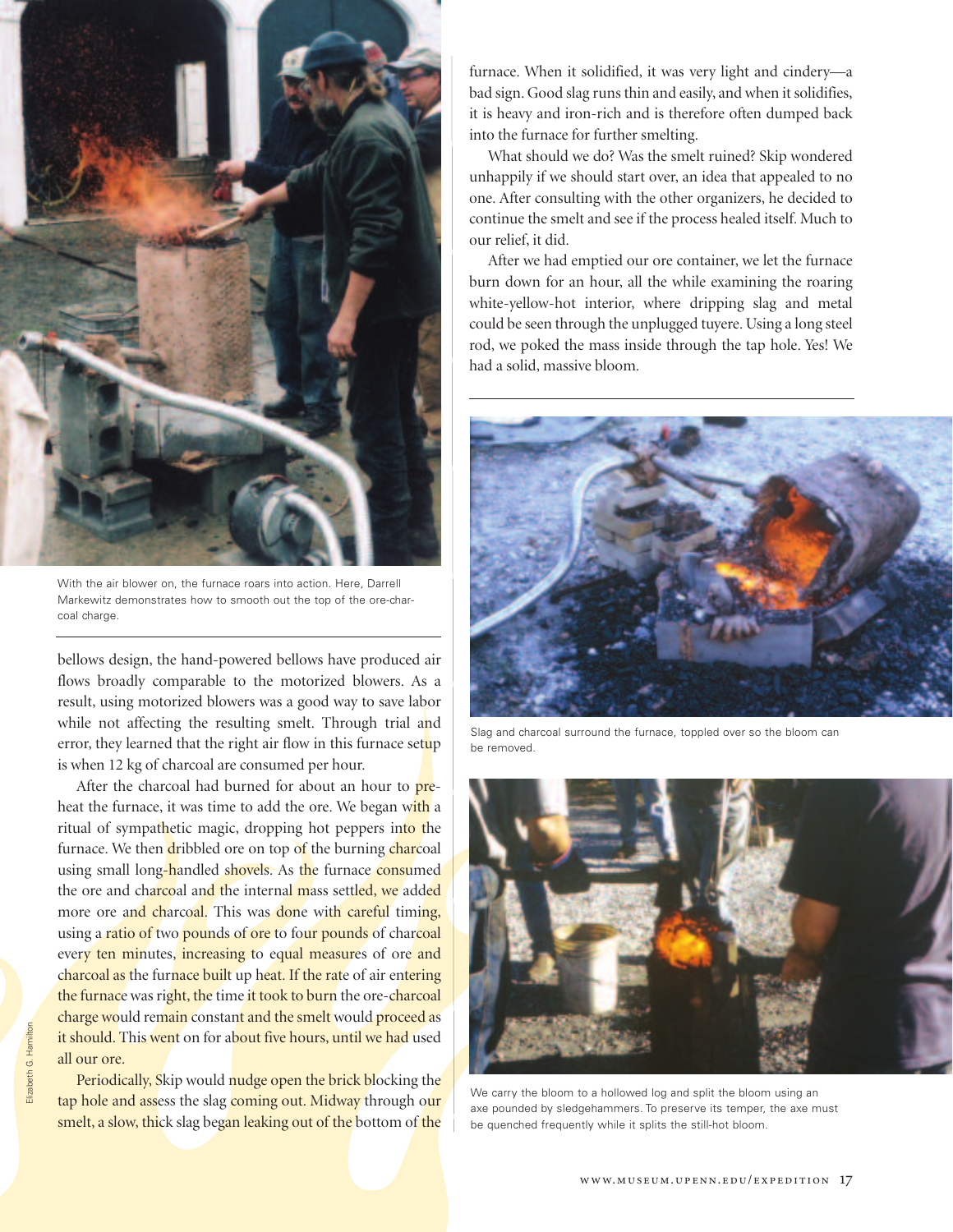

Sliced open, the iron in our bloom is easy to see, as are the air holes that a blacksmith will have to hammer closed.

By this time, night was falling, and the glow of the furnaces in the dark was spectacular. To remove the blooms, the furnaces had to be tipped over by brave people and the yellow-hot bloom hauled out with tongs. We then hurriedly carried the bloom with the tongs over to an upright log that had a slight hollow at the top. While one person held the bloom steady, another team member knocked off loose "mother" fragments of slag and waste. Next, to split the bloom, one person balanced an axe on the hot mass and two other team members used mauls to pound the axe until the bloom split into parts small enough to be forged in a smithy.

When these fragments cooled, a spark test would indicate the carbon content and thus the workability of our bloom. This is done by holding the iron against a rotating grinder or sharpening wheel until sparks fly off. If the sparks are like fireworks



with little explosions of mini-sparks at the end of the main spark, then the iron's carbon content is relatively high and it will be harder to work. The ideal result of a spark test is a low carbon content, indicated by sparks that form a straight line.In the end, our spark test was clear—our bloom's carbon content was variable and would require considerable work to forge.

## APPROXIMATING ANTIQUITY

Our smelting operation was designed by the workshop organizers to be a cheap and (above all) reliable producer of iron in a workshop setting. In their own smelting experiments, however, the four organizers have altered many variables to test the effects of variations in smelting structures and processes. For example, they have experimented with clay-and-straw furnace walls rather than ceramic flues, and have changed the angle of the tuyere, the rate of air flow, the height of the furnace, the temperature at which it burns, and the time taken to smelt iron, all to find out what makes a good smelt and produces a good slag.

Most importantly, however, they compare their results the quality of the bloom, the appearance and weight of the slag, the physical remains of the furnace—with material excavated by archaeologists. By and large their aim is to elucidate the processes used by ancient and medieval smelters, more so than the recent bloomery smelters of 18th and 19th century North America. Although they do look at archaeological reports about iron smelting sites to determine how ancient smelters made iron, their own experience shows that archaeologists are often wrong when they suggest how iron smelting was done in the past. As Michael McCarthy notes, "archaeologists tend to jump to conclusions."

In terms of experimental archaeology, Skip Williams identifies two veins iron smelting research can follow, each with many variables to explore. The first involves the accurate reconstruction of ancient furnaces using archaeological remains as a guide. This is the research most clearly associated with archaeologists working from the archaeological record toward conjectural reconstructions that are then 'tested' during experimental smelts. The second approach—the one followed by the workshop organizers—involves learning in practical terms the mechanics of how to smelt. For example, if you do not know how to smelt (what works and what does not), then it is unlikely that your reconstruction of an ancient furnace is going to be correct and capable of producing useable iron. Rather than focusing initially on reconstructing ancient furnaces, they try to understand the process of smelting. It is a simple premise, according to McCarthy: "If you're not reproducing the product [i.e. useable iron], you're not reproducing the process [of ancient smelting]."

As Lee Sauder explains,"We can't say that [the way we smelt in our experiments] is the way they did it, but if you don't get